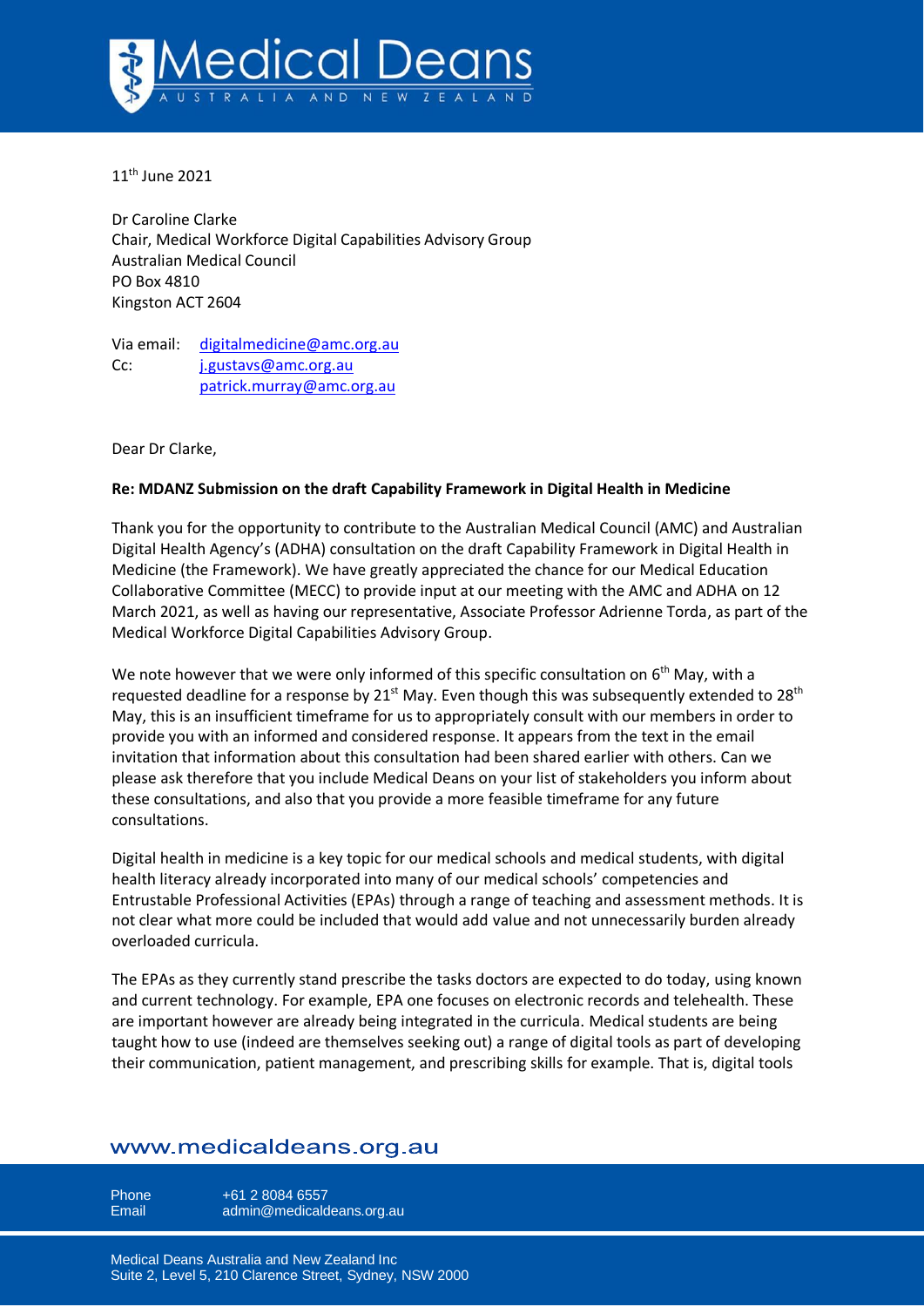

have not necessitated new competencies, rather they are integrated in how students learn and demonstrate their competency in a range of skills and areas. The aims of learning need to be patient-focused and outcomes-driven, and not determined by the technology alone.

As raised in our discussions with the AMC and ADHA project team, we strongly recommend that the proposed Framework not focus too heavily on specific tasks and outcomes but on the capabilities required to support students being able to adapt to disruption and to the use and impact of new technologies as and when they emerge. It is likely, indeed expected, that the introduction of new technologies and new roles in the health care team will fundamentally change the tasks we expect doctors to perform, and as such the current approach that is being suggested would mean that the information in this Framework would soon become obsolete.

We would also like to stress that medical schools teach and assess competencies using a range of pedagogical methods, with EPAs being one specific form of assessment in a specific context. We do not support the Framework recommending, or assuming, that EPAs are the form that is to be used. This decision needs to be left to the medical schools. Having a Framework based on one method only, would limit its utility and applicability for medical schools, particularly those who opt to use different teaching and assessment methods and those who have already progressed the integration of digital medicine into their curricula. The content currently in the proposed EPAs would need adaptation to be used by medical schools which also makes it more difficult to apply.

We suggest that a more principles-based Digital Medicine Framework would better inform curriculum design and provide useful context, direction and guidance for all education providers to shape how digital health and medicine is incorporated in any teaching and assessment<sup>1</sup>. A set of guiding principles, similar to those for the development of the Framework, would better reflect how competencies central to the practice of medicine can be demonstrated while incorporating digital medicine tools.

A principles-based framework would provide:

- a clear direction about the level of digital literacy appropriate for a graduating medical student, in preparation for their transition to and progress in their next stage of learning;
- sufficient flexibility for schools to apply the Framework in a way that is most suitable for their context, to support their teaching and assessment of the outcomes required;
- greater accommodation of the diverse curricula, resourcing and infrastructure across medical schools dedicated to teaching digital medicine;
- more effective futureproofing of the Framework, as overarching competencies are less likely to require review or adaptation as frequently as task descriptors;
- flexibility to inform the AMC Accreditation Standards Review; and
- better alignment with the approach taken by AMC within their accreditation standards and Graduate Outcome Statements.

<sup>&</sup>lt;sup>1</sup> Health Education England's [A Health and Care Digital Capabilities Framework](https://www.hee.nhs.uk/sites/default/files/documents/Digital%20Literacy%20Capability%20Framework%202018.pdf) and the Topol Review: [Preparing the healthcare workforce to deliver the digital future](https://medicaldeans.sharepoint.com/sites/PolicyadvocacyProjects/Shared%20Documents/Training%20Continuum/Research/HEE-Topol-Review-2019.pdf?CT=1621907631422&OR=ItemsView) provide useful examples of high level principles and competencies that can be applied using different tools.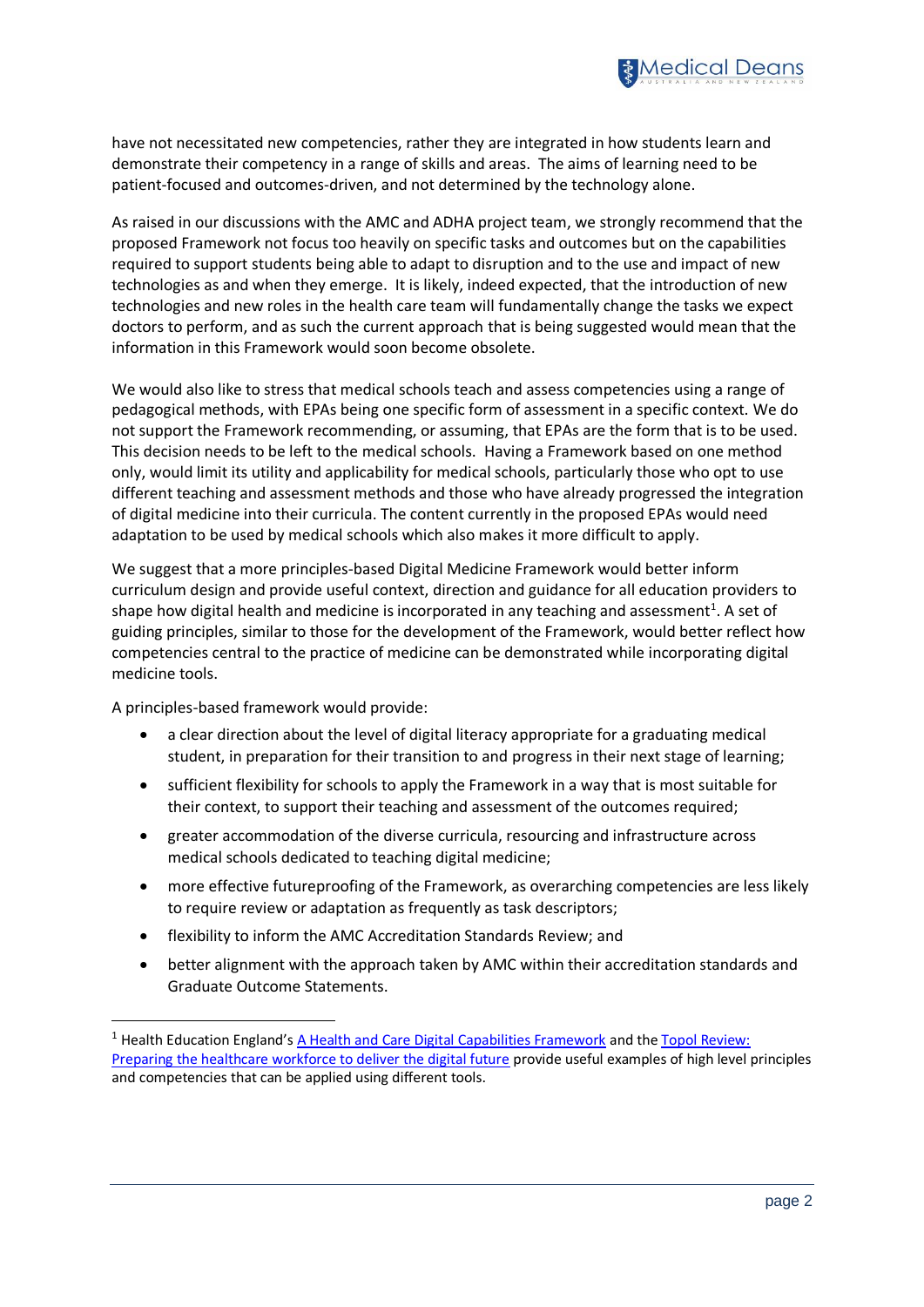

Attached to this letter is our submission which provides responses to the specific consultation questions set by the AMC and ADHA. We would welcome the opportunity for you and your team to discuss our feedback with MECC or our Executive.

Should you wish to organise a meeting, please contact us at [admin@medicaldeans.org.au](mailto:admin@medicaldeans.org.au) to organise a suitable time.

Yours sincerely,

**Richard Murray** President Medical Deans Australia and New Zealand

Cc: Kirsty Forrest, Chair, Medical Deans' Medical Education Collaborative Committee

Adrienne Torda, Medical Deans' representative to the AMC/ADHA Medical Workforce Digital Capabilities Advisory Group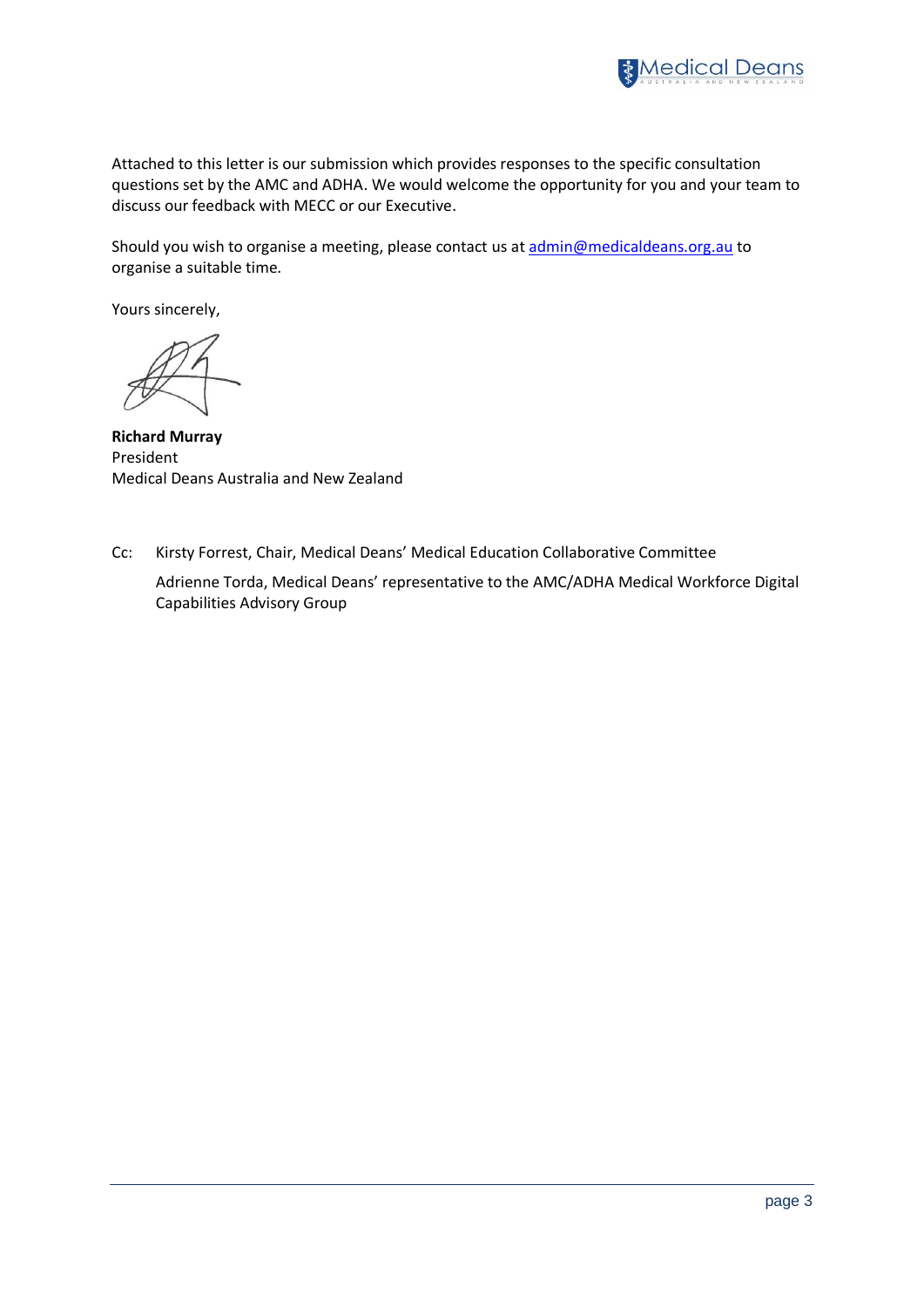

# **Consultation on the draft Capability Framework in Digital Health in Medicine**

Submission from Medical Deans Australia and New Zealand

### **Consultation Question 1: Principles of a Digital Capability Framework in Medicine (See pages 11- 12)**

# *1a. How relevant do you think these principles are to guiding the development of a capability framework in medicine?*

Medical Deans finds all the principles to be relevant with the exception of "*Criterion 7: Build a Framework that Provides Guidance for the Tasks Doctors Do, Learning Outcomes, Teaching and Learning, Assessment, Evaluation and Implementation Considerations"*. Focusing on the tasks doctors do today, using the current-day technology, will not prepare students to adapt to the unknown advancements and changes in the future that will impact care and service delivery. It is likely, indeed expected, that the introduction of new technologies and new roles in the health care team will fundamentally change the tasks we expect doctors to perform. Students need to be prepared with the competencies and skills to adapt to, utilise and navigate the evolving digital health landscape as new technologies and models of care are introduced. We suggest this principle is amended to reflect this.

### *1b. Are there principles we should add? Amend? Or delete?*

We understand the principles provided were intended to guide the development of the Framework. We suggest the Framework itself also provides high-level principles about the digital capabilities required of the future medical workforce. This would provide more flexibility for medical educators to apply and integrate the principles as appropriate for their programs across the continuum. This is further explained in our response to Question 4.

# **Consultation Question 2: Why a Model for Digital Health in Medicine that Crosses the Continuum (See pages 13-18)**

### *2a. How important is it to develop capabilities in digital health across the generations in medicine?*

Medical Deans supports a continuum approach that is designed with the end in mind. Each stage of the training continuum should build on the skills and knowledge acquired earlier. Developing capability through the generations in medicine is essential to achieving systems change. We recognise this is challenging in an area as dynamic and evolutionary as digital health. We welcome the AMC taking a stronger role as the accrediting body to promote incremental learning and joined up solutions to workforce education, and to working with others across the training continuum to support the sharing of good practice.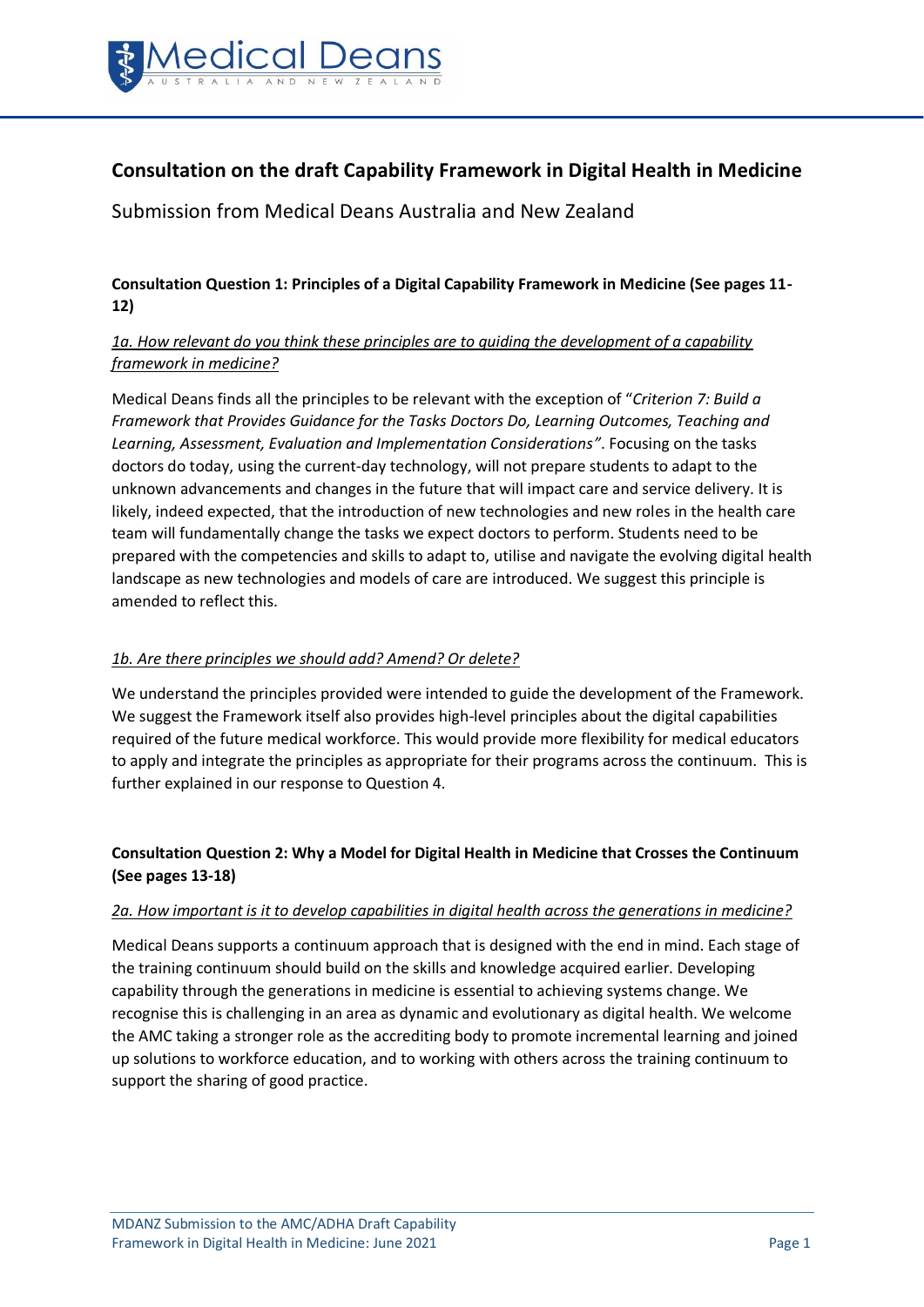

*2b. The flexible model focuses on assisting education providers who have identified a gap in digital health and supports more advanced programs to continue – what do you see to be the advantages and disadvantages of such an approach?* 

A lack of clarity around the "baseline" capabilities expected at each stage of the continuum is a disadvantage of the proposed model. The consultation paper suggests the simultaneous rollout of a set of common foundational capabilities across the continuum. If common to all, we are unclear on how medical students will be able to build on those capabilities as they progress through their prevocational and vocational training.

We suggest the Framework be explicit about the appropriate level of digital literacy expected of a graduating medical student. This would enable programs to focus resources on delivering those outcomes and preparing students for practice and their next stage of training.

Understanding the capabilities expected of and acquired during this next step is equally important for medical schools to help prepare their students for the transition: how will graduates build on their capabilities in prevocational training, embed their skills in the workplace, and progress to increasingly more independent practice? This is critical to the evaluation of the framework, as much as it is to ensuring training is fit for purpose. As the Framework is still under development, we assume the next phase of the Framework will include further information about this.

### **Consultation Question 3: Current State Analysis Across the Continuum (See pages 19-29)**

### *3a. What are the key messages in this current state analysis of digital health across the continuum in medicine?*

Please see our response below to question 3b.

# *3b. What other further key points do we need to consider in thinking about the current state in digital health in medicine across the continuum?*

- o *Key trends in current, emerging and future technologies in medicine*
- o *The current state of integration of digital health across the medical education continuum*
- o *The gap between interest and expertise in digital health in medicine*
- o *International and national strategies, reports on digital health and a mapping of the capabilities across eight identified international and national capability frameworks in health and medicine*
- o *Analysis of the Digital Health Capabilities in Medicine Workforce Advisory Group rating of importance of these domains*
- o *Other?*

The current state analysis and synthesis of evidence demonstrates how phrases such as "digital medicine" have a range of meanings. The Framework should be clear about what is meant by the terms "digital health" or "digital medicine", given their widespread use and diverse interpretations. In our view, there are three key areas that "digital medicine" relates to:

- **teaching students about the tools, methods or concepts** that are already or will be changing service delivery, communication with, and expectations of patients and peers
- **teaching students how to navigate the digital space** by using and appraising data and technologies to effectively source advice and support evidence-informed decision-making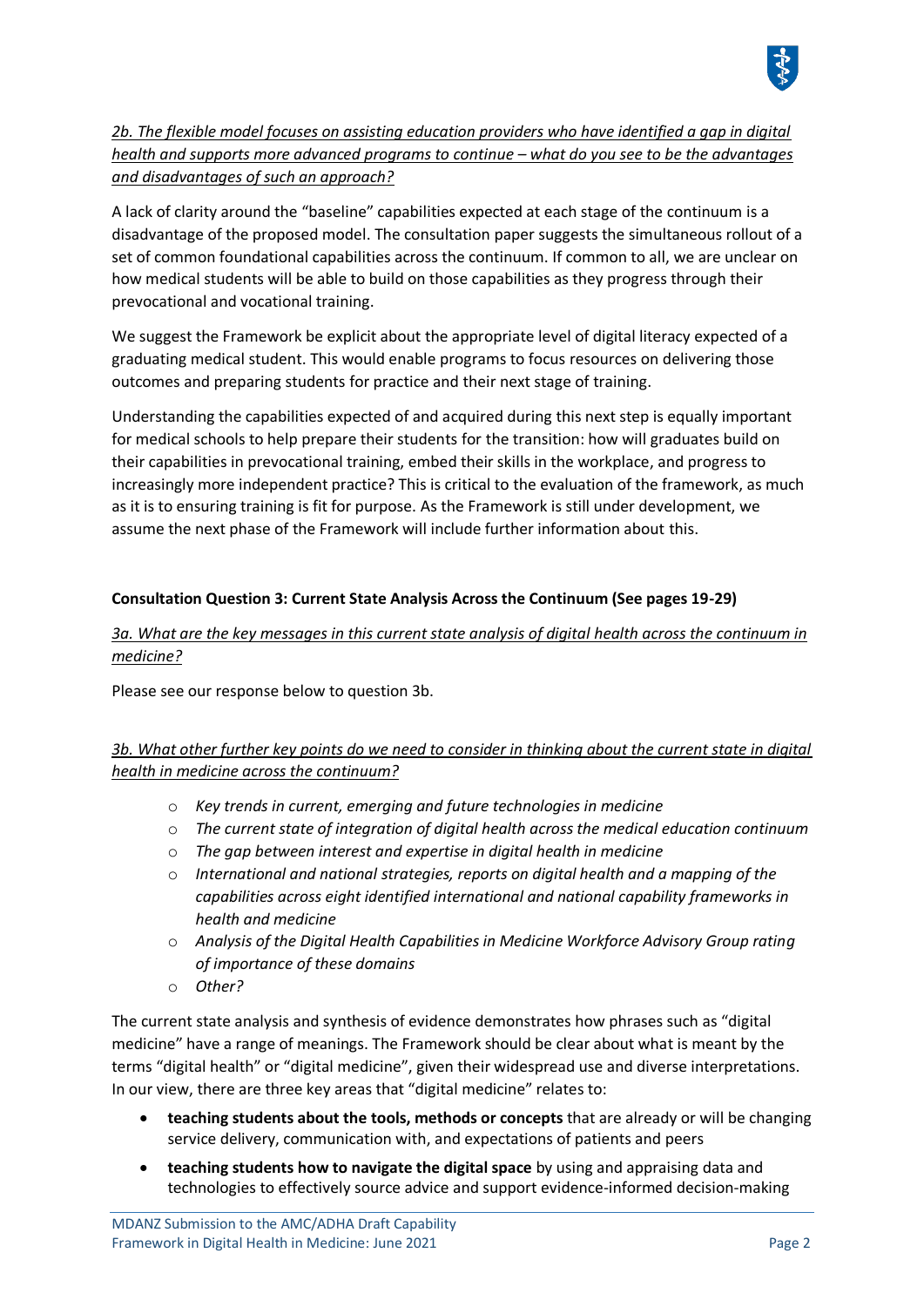

• **integrating digital tools and formats in medical education** to enhance the teaching, leaning and assessment of our future doctors

This final point warrants further exploration in the analysis. Digital medicine drives change in how medical education and training is delivered. We should be asking ourselves, what is the next step for medical education to further integrate digital medicine beyond solely teaching our students about it? For example, how can it enhance relationships with clinical academic staff or assessment for learning in the workplace? This is a critical and often an overlooked element in the cycle of training.

In addition, today's medical students and trainees are tomorrow's doctors and educators. They need to also have a role in not only understanding how digital or technological advancements have impacted medical education, but also how they can co-design future innovations to improve it.

We also note that the analysis only includes reference to the innovations implemented by specialty colleges who represent one part of the training continuum. There is a gap in the analysis that reflects how medical schools have integrated digital medicine in teaching, learning and assessment methods. The disruption-led innovation due to the COVID-19 pandemic demonstrated how primary medical educators make a significant contribution to re-shaping future training models by integrating digital medicine in the curricula. Indeed, on occasion, post-graduate training providers sought advice from medical schools about how to integrate digital tools in training and assessment. The analysis would be improved by reflecting these advancements. Our medical schools would be happy to share examples if that would be useful.

In addition, included in the analysis are findings from the 2019 Preparedness for Internship Survey. This finding can be misleading without further explanation and context. We have previously provided extensive feedback to the AMC about the survey during its evaluation in 2020. If using the findings from the survey as one data source in the analysis, then it is important to acknowledge its limitations and ensure a balance with additional, supplementary data sources for completeness. The analysis should acknowledge the low and varied response rates and the significant lag time required between implementing changes to the curricula and seeing tangible change in the graduating cohort.

#### **Consultation Question 4: A Framework to Take Us Forward (See pages 30-43 and Appendices 1-3)**

### *4a. In considering the 3 Entrustable Professional Activities and the domains and sub-domains of the proposed Digital health framework for medical education providers - do you think this is what doctors need to learn? (Is it fit for purpose?)*

Digital health in medicine is a key topic for our medical schools and medical student, with digital health literacy already incorporated into many of our medical schools' competencies and Entrustable Professional Activities (EPAs) through a range of teaching and assessment methods. It is not clear what more could be included that would add value and not unnecessarily burden already overloaded curricula. For example, some medical students are currently being taught how to use the digital tools in EPAs 1 and 2 as part of developing their communication, decision making, patient management, and prescribing skills for example – indeed many are seeking out their own technologies to assist with these things. They need to be able to apply Quality Management Principles (QMP) to this, which focuses on the core (QMP) skill they are seeking to develop rather than a new digital skill.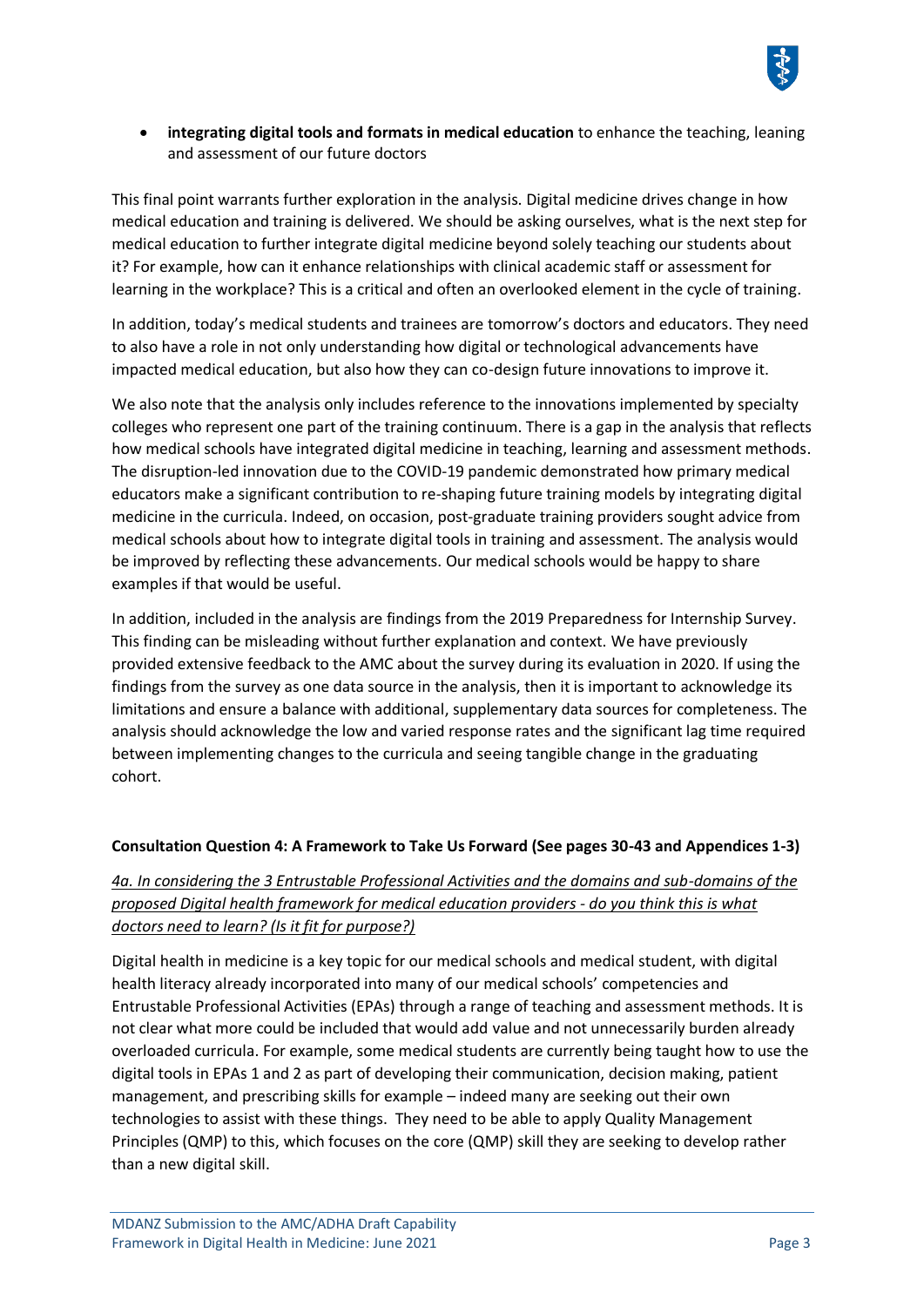

As we noted in our submission to the AMC's consultation on the Accreditation Standards for Primary Medical Programs, we advise against the use of the term 'emerging' in the horizons and EPAs. What is considered 'emerging' in one area may be standard practice in another, just as what we currently consider emerging may be commonly used technology within three to five years. In the interest of future-proofing the document as much as possible, we suggest an alternative approach that refers to "capabilities reflecting technology that is currently in the workplace", and "a skillset that allows students to adapt to and navigate future technologies".

# *4b. How can we best teach, learn and assess such outcomes – do the proposed strategies align with good practice in medical education? (Is it aligned with good practice in medical education?)*

Medical Deans suggests a more principles-based Digital Medicine Framework would better inform and support curriculum design and provide context, direction and guidance for all education providers in terms of shaping how digital health and medicine is incorporated in any teaching and assessment<sup>1</sup>. A set of guiding principles similar to those for the development of the Framework, would better reflect how competencies central to the practice of medicine can be demonstrated while incorporating digital medicine tools. A principles-based framework would provide:

- a clear direction about the level of digital literacy appropriate for a graduating medical student, in preparation for their transition to and progress in their next stage of learning;
- sufficient flexibility for schools to apply the Framework in a way that is most suitable for their context, to support their teaching and assessment of the outcomes required;
- greater accommodation of the diverse curricula, resourcing and infrastructure across medical schools dedicated to teaching digital medicine;
- effective future-proofing of the Framework, as overarching competencies are less likely to require review or adaptation as quickly as task descriptors;
- flexibility to inform the AMC Accreditation Standards Review; and
- better alignment with the approach taken by AMC within their accreditation standards and Graduate Outcome Statements.

We agree that the idea of having EPAs that are concordant with the entire medical education and training continuum is a good idea, however its implementation should be a longer-term goal to allow time for all stages of the continuum to establish a baseline of foundational capabilities based on the principles in the Framework, before implementing specific assessment methods such as EPAs.

 $<sup>1</sup>$  Health Education England's [A Health and Care Digital Capabilities Framework](https://www.hee.nhs.uk/sites/default/files/documents/Digital%20Literacy%20Capability%20Framework%202018.pdf) and the Topol Review:</sup> [Preparing the healthcare workforce to deliver the digital future](https://medicaldeans.sharepoint.com/sites/PolicyadvocacyProjects/Shared%20Documents/Training%20Continuum/Research/HEE-Topol-Review-2019.pdf?CT=1621907631422&OR=ItemsView) provide useful examples of high level principles and competencies that can be applied using different tools.